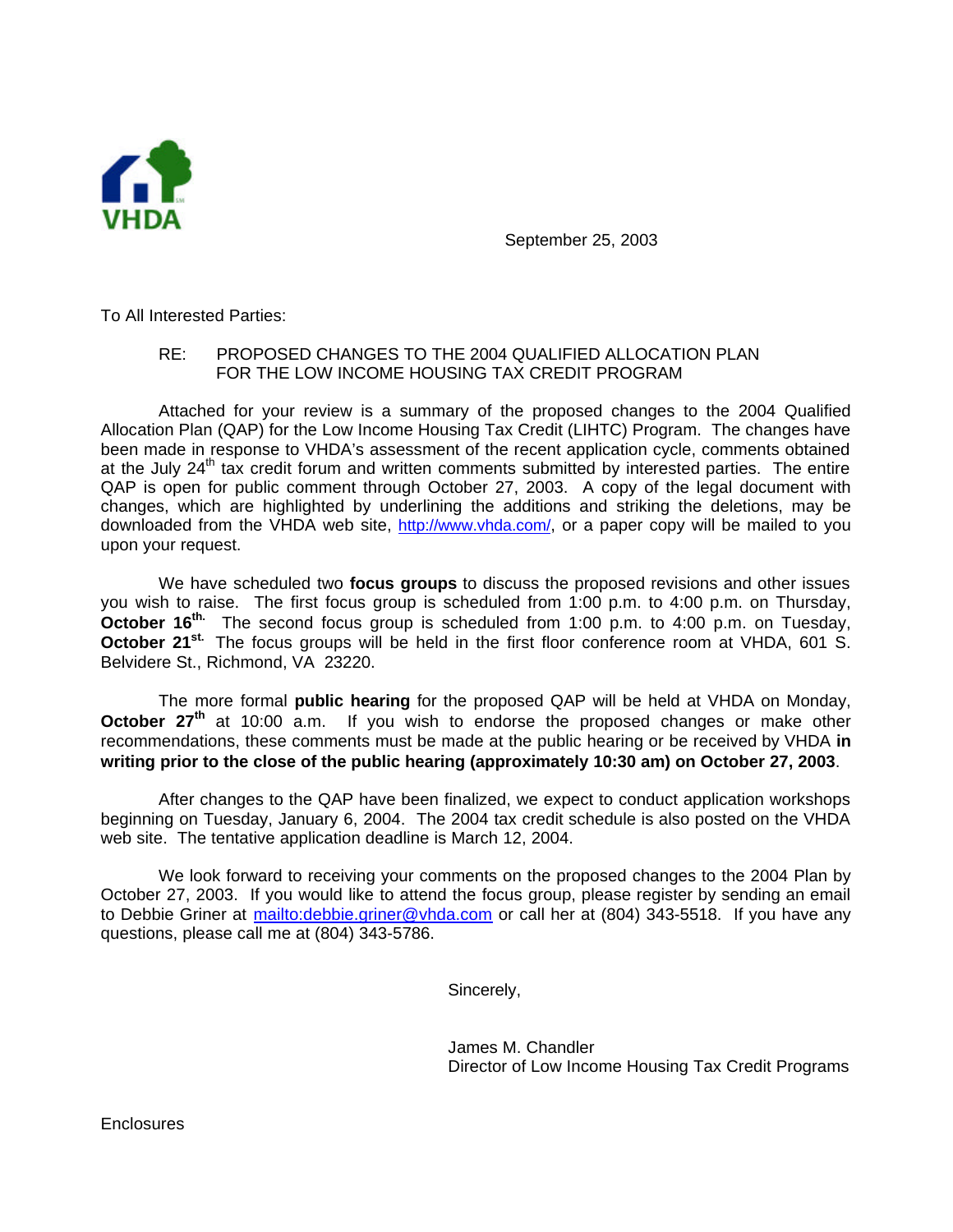## **SUMMARY OF PROPOSED CHANGES TO THE 2004 LOW INCOME HOUSING TAX CREDIT QUALIFIED ALLOCATION PLAN**

- 1. (Page 2) Retain the seven pools used in 2003 with revised percentages due to new MSA designations. The new pool percentage of credits (including returned credits that are returned prior to the announcement of the reservation final rankings and up to15% of the following year's credits based upon the current year's population) would be:
	- Nonprofit Pool 15%
	- Local Housing Authority Pool 15%
	- Northern Virginia MSA Pool 18.18%
	- Richmond MSA Pool 11.36%
	- Tidewater MSA Pool 19.02%
	- Small MSA and Micropolitan Area Pool 15.06%
	- Rural Pool  $-6.38\%$

See Part I of the QAP for the jurisdictions within each of the five Geographic pools. An additional At-Large Pool would consist of the remaining credits in the seven pools above and be separated into 2 tiers. The first tier would consist of developments that qualified for partial credits in the seven pools. Those developments in rank order that can be fully funded would receive credits in tier 1. Those developments that were not fully funded in tier 1 would then move to tier 2 with the remaining developments with a score above threshold that did not rank high enough for credits in the previous described pools and be eligible for selection to receive credits.

(Page 23) Not more than 20% of the credits in any pool may be reserved to developments intended to provide elderly housing, unless the feasible credit amount, as determined by the executive director, of the highest ranked elderly housing development in any pool exceeds 20% of the credits in such pool, then such elderly housing development shall be the only elderly housing development eligible for a reservation of credits from such pool. However, if credits remain available for reservation after all eligible non-elderly housing developments receive a reservation of credits, such remaining credits may be made available to additional elderly housing developments.

(Page 26) Create a separate non-competitive pool of credits for non-elderly developments intended to serve people with disabilities and (i) provides rent subsidies or equivalent assistance in order to ensure occupancy by extremely low-income persons; (ii) conforms to HUD regulations interpreting the accessibility requirements of section 504 of the Rehabilitation Act; and (iii) will be actively marketed to people with disabilities in accordance with a plan submitted as part of the application for credits and approved by the executive director. Any such reservations made in any calendar year may be up to three percent of the Commonwealth's annual state housing credit ceiling for the applicable credit year. However, such reservation will be for credits from the Commonwealth's annual state housing credit ceiling from the following calendar year.

2. (Page 7 & 23) Include a definition for Older Central Cities (See QAP). Beginning January 1, 2005, the amount of credits available for reservation to developments in older central cities shall be limited to an amount equal to the older central city's percentage share of households paying more than 35% of income for rent in the pool in which the older central city appears. However, notwithstanding the limitation of this paragraph, all applications with a letter of support from the chief executive officer of an older central city will be eligible for a reservation of credits.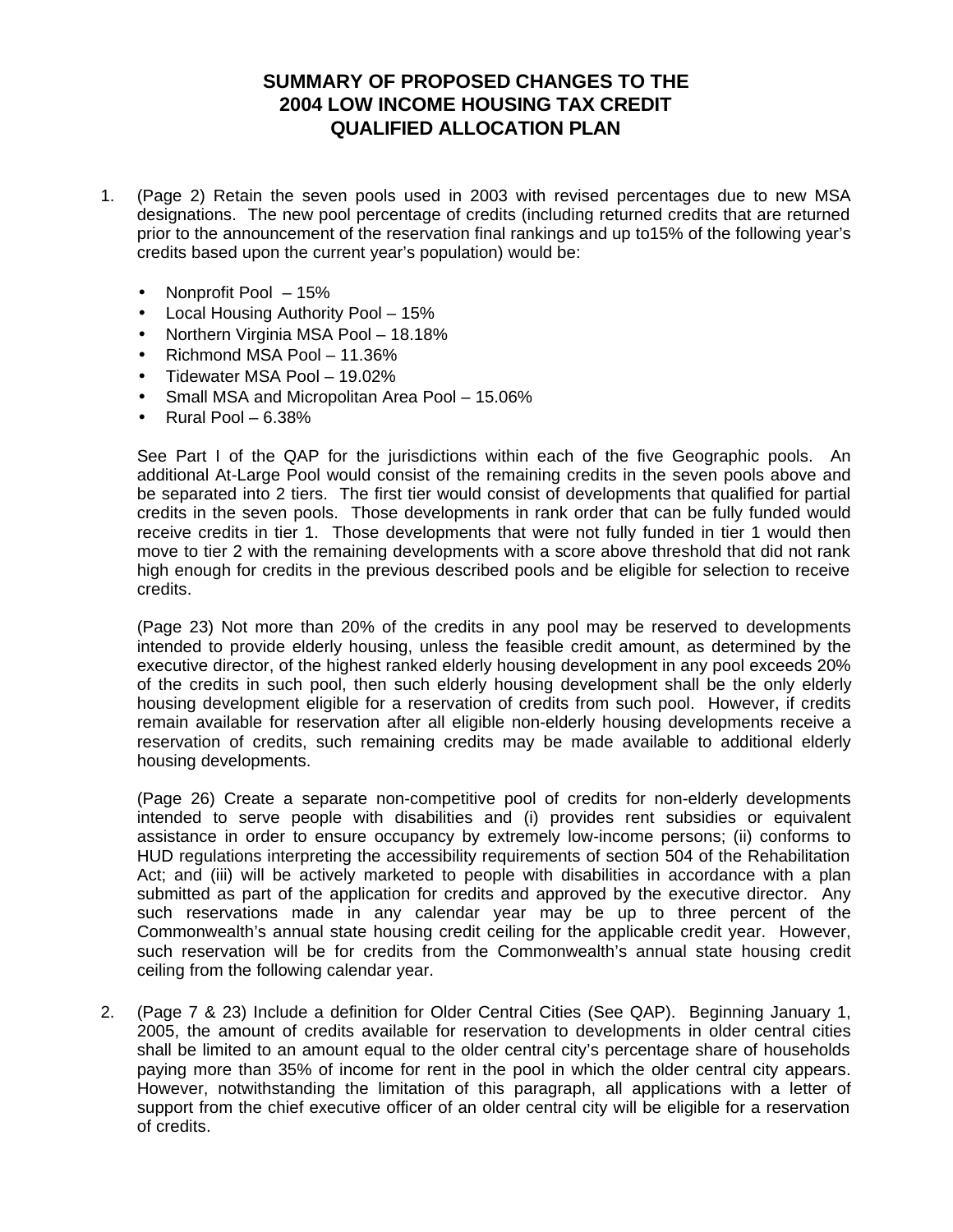- 3. (Page 8) Provide a revised definition for revitalization area. Any area the governing body of any city or county may by resolution designate an area within such city or county as a revitalization area if such governing body shall in such resolution make the following determinations with respect to such area: (i) either (1) the area is blighted, deteriorated, deteriorating or, if not rehabilitated, likely to deteriorate by reason that the buildings, improvements or other facilities in such area are subject to one or more of the following conditions- dilapidation, obsolescence, overcrowding, inadequate ventilation, light or sanitation, excessive land coverage, deleterious land use, or faulty or inadequate design, quality or condition, or (2) the industrial, commercial or other economic development of such area will benefit the city or county but such area lacks the housing needed to induce manufacturing, industrial, commercial, governmental, educational, entertainment, community development, healthcare or nonprofit enterprises or undertakings to locate or remain in such area; and (ii) private enterprise and investment are not reasonably expected, without assistance, to produce the construction or rehabilitation of decent, safe and sanitary housing and supporting facilities that will meet the needs of low and moderate income persons and families in such area and will induce other persons and families to live within such area and thereby create a desirable economic mix of residents in such area. The area within a redevelopment project, conservation project, or rehabilitation district established by the city or county pursuant to Chapter 1 (§36-1 et seq.) of Title 36 or any area within a qualified census tract as defined in  $\S42(d)(5)(C)(ii)$  shall be deemed to be designated as a revitalization area without adoption of the above described resolution of the city or county. Any such revitalization area must either (a) have established boundaries at least a year old at the time applications are submitted and include discussions from the locality of the type of developments that will be encouraged, the potential sources of funding, and services to be offered in the area; or (b) be subject to a plan using Hope VI funds from HUD. A comprehensive plan does not qualify as documentation of a revitalization area.
- 4. (Page 10) Require market studies for developments intended to serve 55 and older housing to be submitted with the application for reservation.
- 5. (Page 15) Revise the point category for developments located in a revitalization area (see revised definition above) and the proposed development is an integral part of the planned revitalization. (25 points)
- 6. (Page 15) Delete the following point categories that are no longer applicable due to the pool changes:
	- Developments located in a revitalization area (not meeting the definition of "Revitalization Area" as in item (1) above) with established boundaries (beyond the boundaries of the proposed development) and local or state funds have been spent or budgeted in furtherance of the revitalization objectives, and the proposed development will further the goals of the planned revitalization.
	- The proposed development involves either (i) substantial rehabilitation (Contractor costs of at least \$50,000 per unit) or adaptive reuse of vacant or derelict structures or (ii) the rehabilitation of properties deemed troubled by a local government based on the physical condition of the property, documented crime/drug problems or similar factors.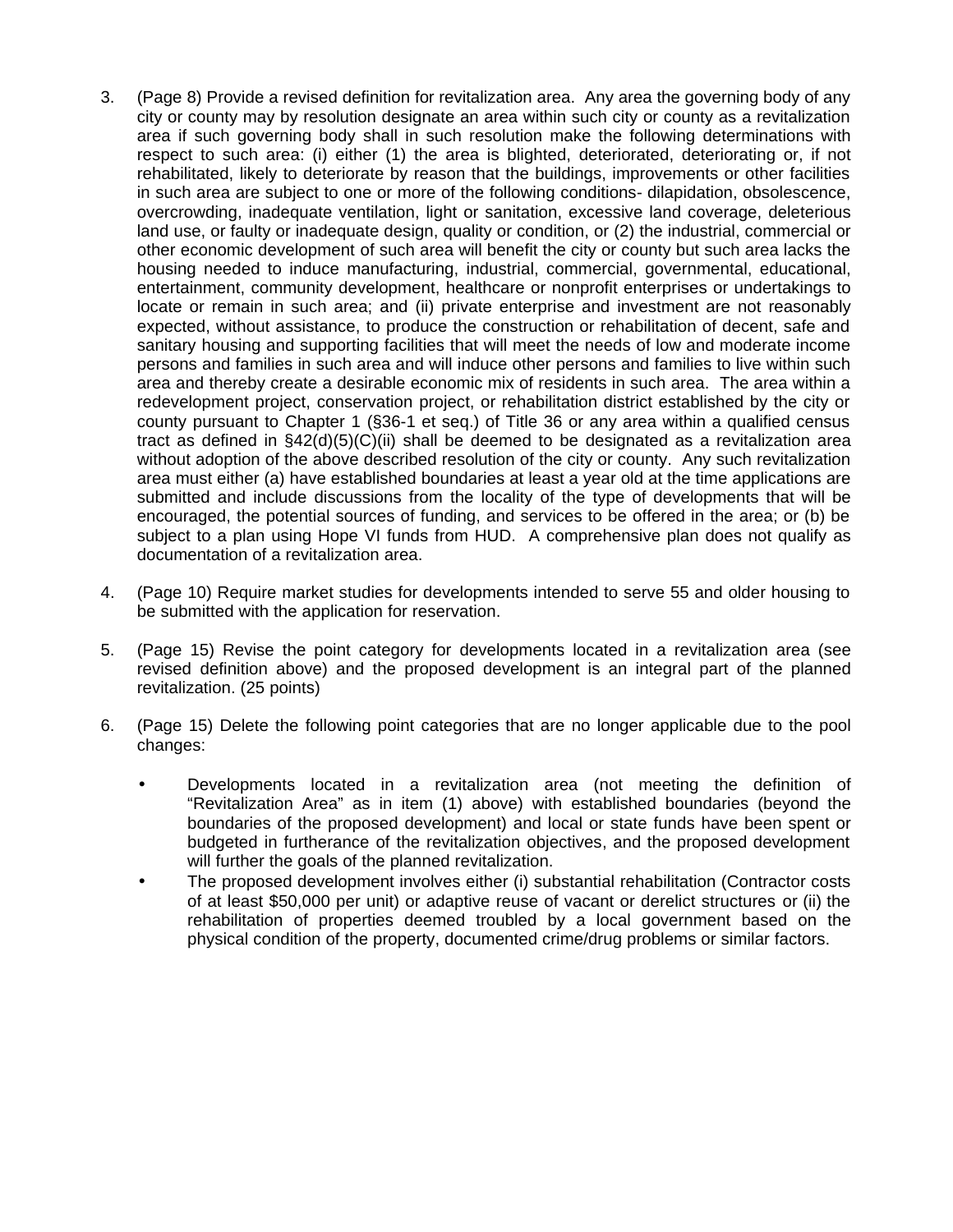7. (Page 16) Delete the points for the following amenity items and move these items to the manual as a minimum in order to receive credits:

Required for any new or adaptive reuse project:

- All units will have a dishwasher
- All units will have a garbage disposal
- The development will have a laundry room (unless washers and dryers are provided in the units)
- All windows will have insulating glass (excluding historic adaptive reuse developments)
- Insulation has a minimum  $R = 30$  insulation for ceilings below roofs
- All refrigerators will be frost free, a minimum size of 14 cubic feet, and provide separate doors for freezer and refrigerator compartments
- All exterior doors exposed to weather will be metal or fiberglass and entrance should be covered
- The development has a minimum STC rating of 52 for floor construction between units.
- All kitchen cabinets comply with VHDA minimum guidelines.

Required for any project electing to serve elderly and/or physically disabled tenants:

- All corridors will have a handrail on one side.
- All bathrooms will have grab bars that exceed 15 inches and slip resistant bottoms for bathtubs.

Required for any rehabilitation developments:

- All bathrooms, including ones with windows, will have exhaust fans ducted out
- All units will have a minimum of one electric smoke detector with battery backup
- All bathrooms will have ground fault interrupter electrical receptacles
- All buildings will have a minimum insulation of R=30 for attics and R=19 for crawl spaces
- All public areas, such as community rooms, laundry rooms, and rental office will be accessible to persons in wheelchairs
- 8. (Page 17) Add points for the following amenity items:
	- Brick covering 50% or more of the exterior walls. (20 points times the percentage of exterior walls covered by brick) No points for exterior building walls that total less than 50% brick.
	- If all kitchen and laundry appliances meet the EPA's Energy Star qualified program requirements. (5 points)
	- If all roofing products meet the EPA's Energy Star qualified program requirements. (5 points)
	- If all windows meet the EPA's Energy Star qualified program requirements. (5 points)
	- If heat pump equipment has both a SEER rating of 14.0 or more and a HSPF rating of 9.0 or more or if air conditioning equipment has a SEER rating of 14.0 or more and is combined with a gas furnace with an AFUE rating of 90% or more. (10 points)
- 9. (Page 18) Increase the maximum points for the amenities category to 60 points.